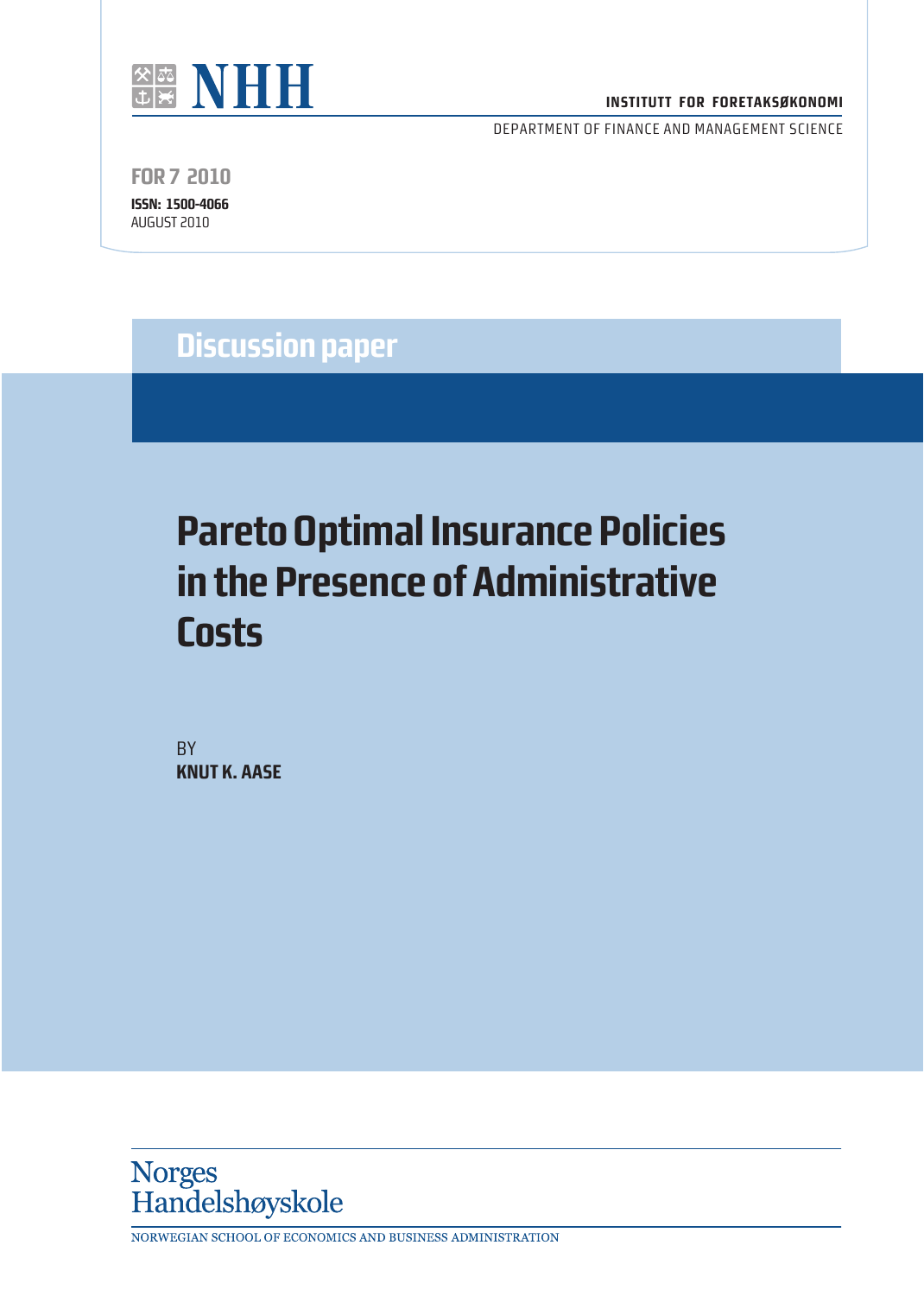## Pareto Optimal Insurance Policies in the Presence of Administrative Costs

Knut K. Aase <sup>∗</sup>

Norwegian School of Economics and Business Administration 5045 Bergen, Norway

and

Centre of Mathematics for Applications (CMA), University of Oslo, Norway. Knut.Aase@NHH.NO

March 23, 2010

#### Abstract

In his classical article in The American Economic Review, Arthur Raviv (1979) examines Pareto optimal insurance contracts when there are ex-post insurance costs  $c$  induced by the indemnity  $I$  for loss  $x$ . Raviv's main result is that a necessary and sufficient condition for the Pareto optimal deductible to be equal to zero is  $c'(I) = 0$  for all  $I \geq 0$ .

We claim that another type of cost function is called for in household insurance, caused by frequent but relatively small claims. If a fixed cost is incurred each time a claim is made, we obtain a non-trivial Pareto optimal deductible even if the cost function does not vary with the indemnity. This implies that when the claims are relatively small, it is not optimal for the insured to get a compensation since the costs outweighs the benefits, and a deductible will naturally occur.

We also discuss policies with an upper limit, and show that the insurer prefers such contracts, but the insured does not. In Raviv's paper it was also shown that policies with upper limits are dominated by policies with no upper limit, when there are ex-post costs to insurance. We show that the result is right, but the proof is wrong.

KEYWORDS: Pareto optimal risk sharing, administrative costs in insurance, household insurance, XL-contracts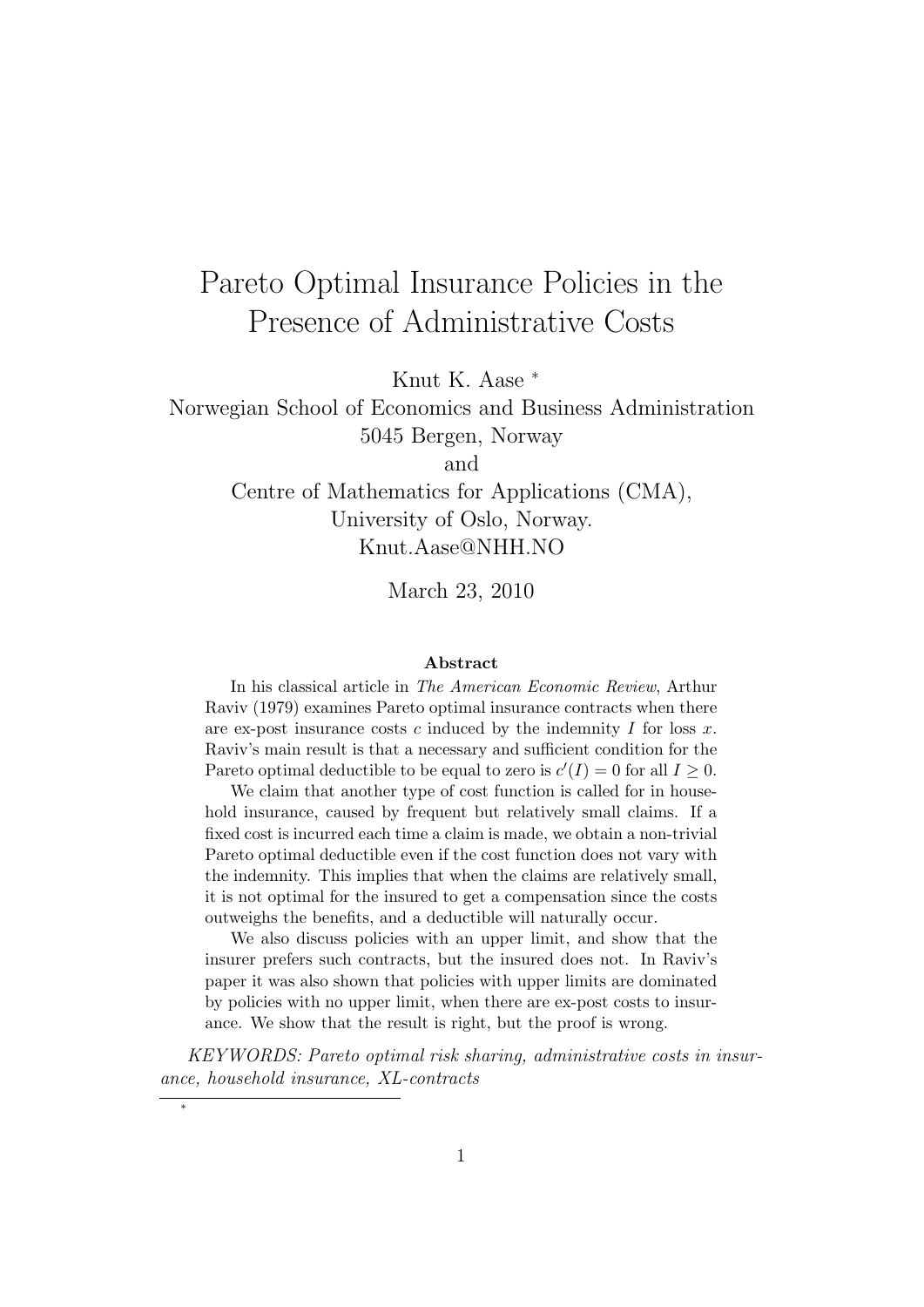### I Introduction

It seems broadly accepted that deductible policies give the best tradeoff between risk sharing and economizing on costly claim settlements. The presence of insurance costs are often considered as the "best" and most straightforward explanation of deductibles occurring in insurance contracts. There are other explanations, usually involving models of asymmetric information, like moral hazard (Holmstrőm (1979)) or adverse selection (Rothschild and Stiglitz (1976)). These models are much more complex than simply introducing ex-post costs in the classical model of risk sharing. In these models deductibles appear more or less as a by-product of the analysis. When e.g., moral hazard is present, it is socially optimal that the insured keeps more of the risk than when moral hazard is absent in order to get the incentives right. For example, when the insurer is risk neutral and the classical recipe is that full insurance is Pareto optimal, with moral hazard this is no longer the case. When there is adverse selection, the good risks can not be offered full coverage because of the presence of the bad risks. The latter, on the other hand, obtains full insurance when this is optimal. In both cases the insurance customers will end up taking more risk than in the neoclassical case. Whether this risk-sharing takes the form of a deductible, or as some other forms of coinsurance is not a central point.

The framework of Pareto optimal risk sharing between an insurer and an insurance buyer is built on Borch's classical theory (Borch (1960a-b), and Moffet (1979) was the first to formulate this problem in the neoclassical situation. Deductibles have also been analyzed in the framework of pure demand theory, such as in Arrow (1974), Schlesinger (1981) and Karni (1983). Raviv's analysis of Pareto optimal deductibles in the presence of insurance costs is the classical one, and is the first analysis connecting deductibles directly to these costs. For example are some of the results of Arrow clarified through the analysis of Raviv. Aase (2004-08) review various aspects of Pareto optimal risk sharing that involve deductibles, and Aase (2002) is a general review of risk sharing in insurance syndicates.

Borch (1990) divides insurance into three categories; life insurance, household insurance and business insurance. He notes that, for an insurer involved in household insurance up to one third of the total premium is used for administrative expenses. If the risk premium is approximately zero, this means that the loading  $\gamma$  is 50% in the standard premium formula  $p = (1 + \gamma)E(I(X)),$ which is large.

It should be fairly obvious that if all domestic claims are reported, caused by the relatively minor, but frequent accidents that occur in everyday life in the homes of ordinary, insured families, this would be prohibitively expen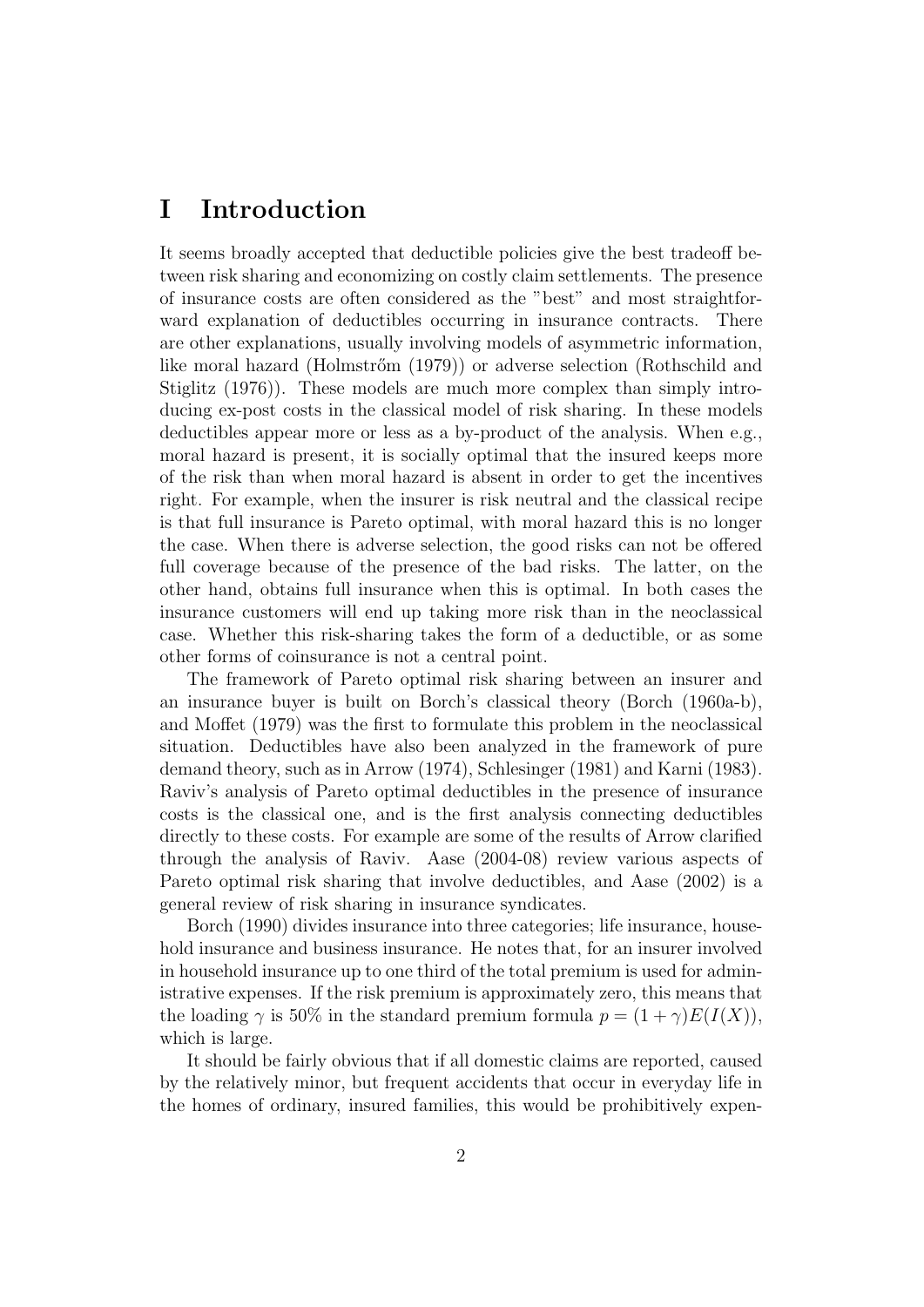sive for the insurance industry to handle, let alone the mere logistics of the problem. This is where deductibles become important. In order to capture these costs, the cost function is assumed to be on the following form

$$
C(I) = a\chi_{[I>0]} + c(I)
$$
 (1)

where

$$
\chi_B = \begin{cases} 1, & \text{if } B \\ 0, & \text{otherwise,} \end{cases}
$$
 (2)

i.e.,  $\chi$  is the indicator function of the event B. Equation (1) means that whenever a claim is made, no matter how small, a cost  $a > 0$  is incurred, with further costs determined by the function  $c(\cdot)$  satisfying the standard conditions:  $c(0) = b \geq 0, c'(I) \geq 0$ , and  $c''(I) \geq 0$  for all  $I \geq 0$ . Thus, even if the fixed costs  $b = 0$ , the function  $C(\cdot)$  has a discontinuity in  $I = 0$ , with a positive jump size a.

Fixed costs not depending on claims made are measured by b in the above. The cost a is only triggered when the insurance customer actually makes a claim against the insurer. We then show that a necessary and sufficient condition for a Pareto optimal deductible to be equal to zero is that  $a = 0$ and  $c'(I) = 0$  for all I.

In other words, if  $a > 0$ , then a non-zero deductible  $D > 0$  occurs even if  $c'(I) = 0$  for all I. This aspect of cost accounting is accordingly not captured by the analysis in Raviv (1979). We claim it to be the important one related to administrative costs in household insurance.

Blazenko (1985) points out that there is an error is Raviv's proof of his main theorem cited above, but the result is correct. Section II develops the setting of the problem and the notation to be subsequently used. In Section III we analyze the optimality of policies with an upper limit in the pure supply theory of insurance. In section IV we point out an error made by Raviv (1979) in his proof that policies with an upper limit are dominated by policies with no upper limit and no deductibles, and present a corrected proof of this theorem. In section V we prove our main deductibles-result using the methodology of Blazenko. Section VI concludes.

#### II Insurance with Costly Claim Settlement

The insured faces a random loss X with values  $0 \leq x \leq M$ , and probability density  $f(x) > 0$ . The indemnity to the insured is  $I(x)$  if  $X = x$ , and the contract has premium  $p$ . The indemnity function is quite naturally constrained by

$$
0 \le I(x) \le x \qquad \text{for any } x \ge 0,
$$
\n<sup>(3)</sup>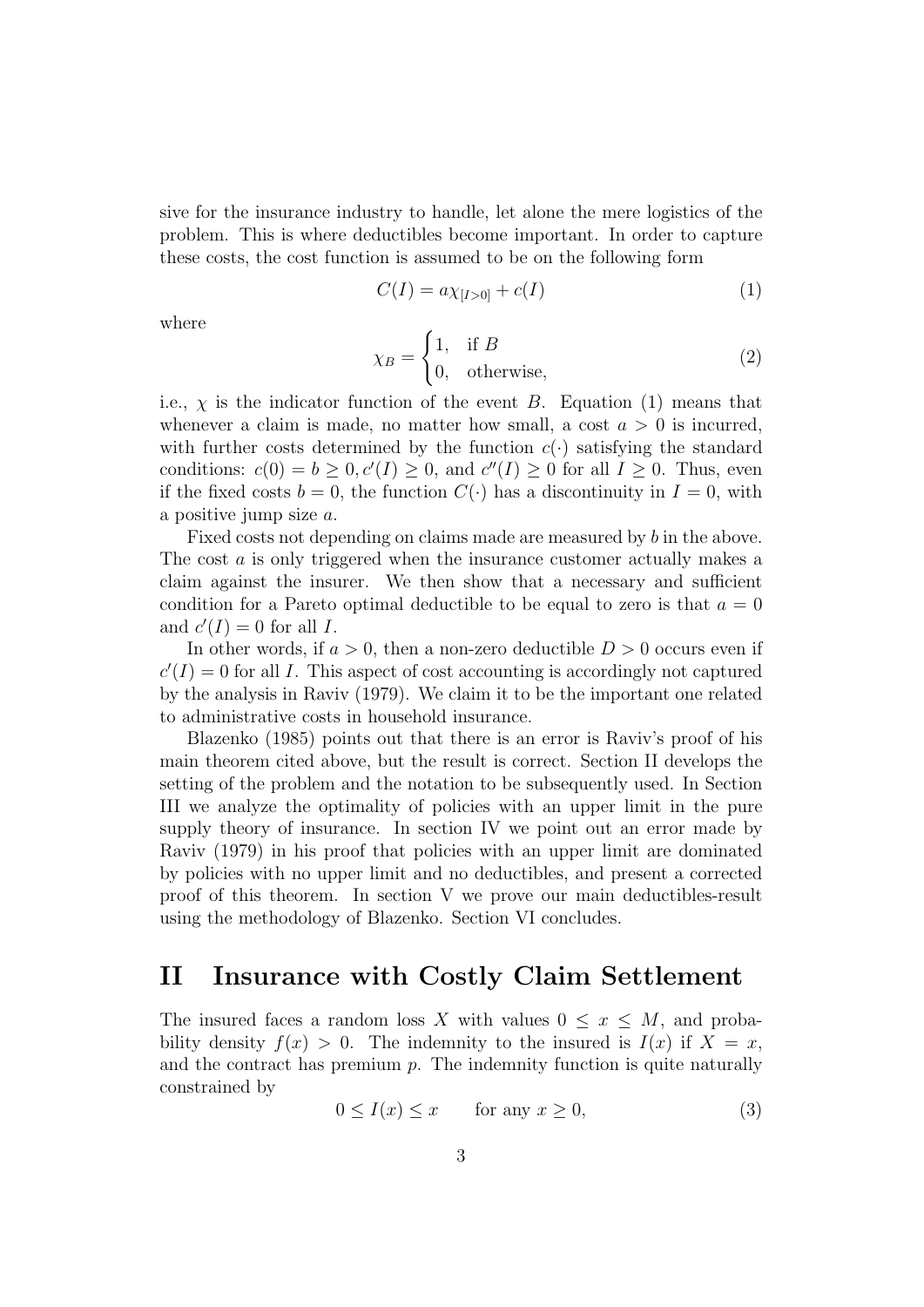implying that  $I(0) = 0$ . Costs of claim settlements are ex post, and given by (1) and (2). The insurer's utility function is v, where  $v' > 0$  and  $v'' \le 0$ , and final wealth is  $w_v - I(x) + p - C(I(x))$  where  $w_v$  represents initial reserves. The insured's utility function is u, where  $u' > 0$ ,  $u'' < 0$ , so the insured is strictly risk averse (otherwise he would not demand insurance). The insured's final wealth is  $w_u - x + I(x) - p$ , where  $w_u$  is the initial, risk-free part of wealth, and  $w_u$  and  $w_v$  are both positive constants.

Pareto optimal contracts  $(I, p)$  are generated as solutions of

$$
\max_{I,p} Eu(w_u - X + I(X) - p) \text{ s.t. } Ev(w_v - I(X) - C(I(X)) + p) \ge k \quad (4)
$$

As the constant  $k$  varies, the Pareto optimal frontier is generated. Using control theory (e.g., Seierstad and Sydsæter (1987)), the Hamiltonian of the problem is

$$
\mathcal{H}(I,\lambda) = \left(u(w_u - x + I(x) - p) + \lambda(v(w_v - I(x) - C(I(x)) + p) - k)\right) f(x),
$$

and the Lagrangian is

$$
\mathcal{L}(I,\lambda,\mu_1(x),\mu_2(x))=\mathcal{H}(I,\lambda)+\mu_1(x)I(x)+\mu_2(x)(x-I(x)).
$$

If  $I^*(x)$  denotes the optimal indemnity function, then

$$
\mu_i(x) \ge 0 \quad \text{for all } x, i = 1, 2,
$$
  
\n
$$
\mu_1(x) = 0 \quad \text{if } I^*(x) > 0,
$$
  
\n
$$
\mu_2(x) = 0 \quad \text{if } I^*(x) < x, \text{ and}
$$

 $\mu_1(x)I^*(x) = 0$  for all x, and  $\mu_2(x)(x - I^*(x)) = 0$  for all x.

From this it follows that necessary conditions for a maximum with respect to the indemnity are

$$
u'(w_u - x + I^*(x) - p) - \lambda v'(w_v - I^*(x) - C(I^*(x)) + p)(1 + c'(I^*(x))) = 0
$$
 (5)

for all x such that  $0 < I^*(x) < x$ ,

$$
J(x) := u'(w_u - x - p) - \lambda v'(w_v - b + p)(1 + c'(0)) \le 0
$$
 (6)

when  $I^*(x) = 0$  for  $x > 0$ , and

$$
K(x) := u'(w_u - p) - \lambda v'(w_v - x - a - c(x) + p)(1 + c'(x)) \ge 0 \quad (7)
$$

when  $I^*(x) = x > 0$ . These conditions are also sufficient for a maximum when  $u + \lambda v$  is concave in I. Due to the discontinuity of  $C(I)$  in  $I = 0$ ,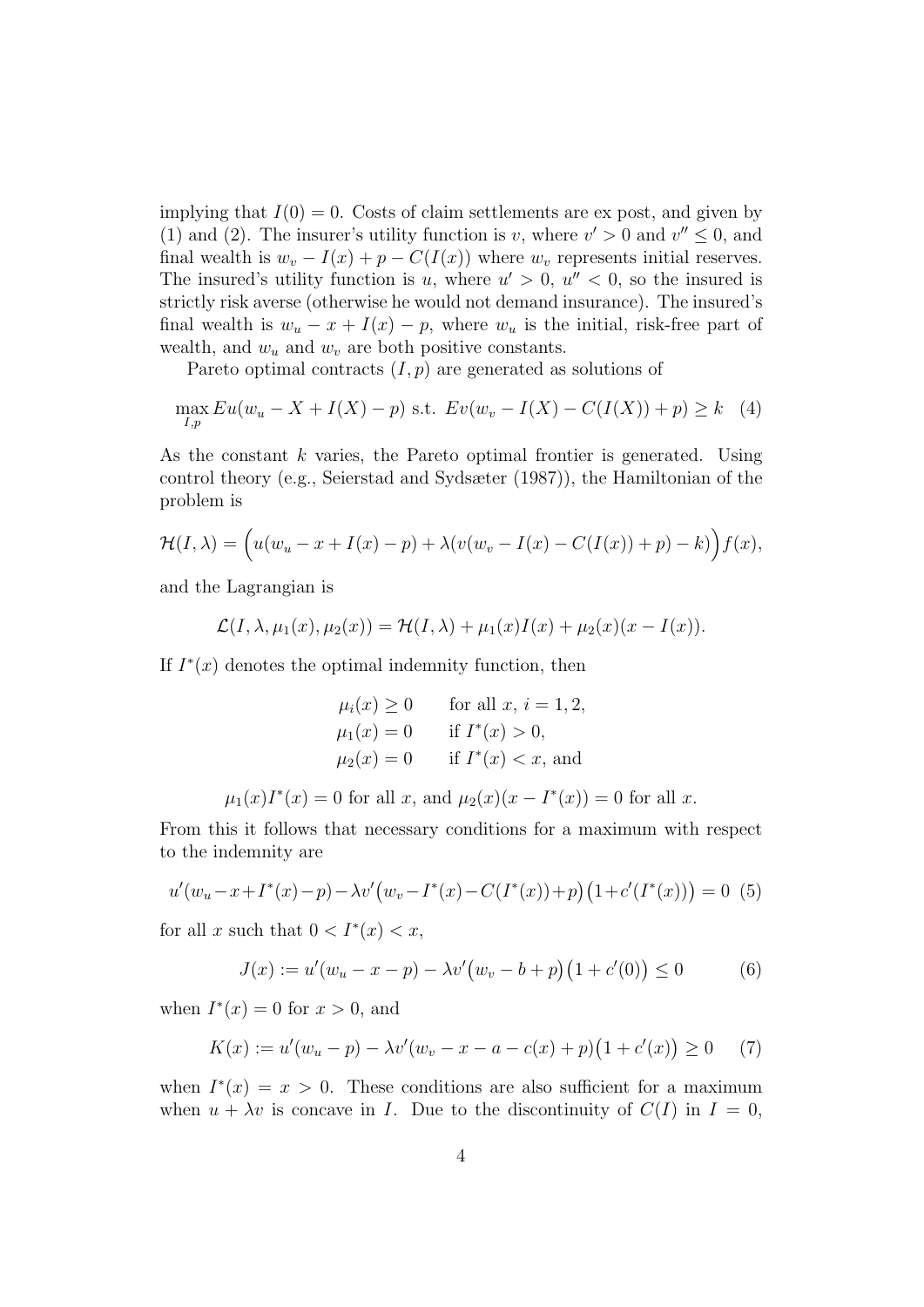H is only concave in I if zero is excluded. However, in the language of Lagrange's method, the "instantaneous kink" at zero is not enough to create a "duality gap" as long as  $a$  is not so large that the insurance costs outweigh the benefits of risk sharing. If this is not so, sufficiency of the above conditions are preserved for an inner solution.

The function  $J(x)$  is continuous and increasing in x, while the function  $K(x)$  is continuous and decreasing in x, meaning that either (6) or (7) holds, both can not hold for the same  $x > 0$ . If the quantity  $L \geq 0$ , where L is defined by

$$
L := u'(w_u - p) - \lambda v'(w_v - b + p)(1 + c'(0)),
$$

then (6) can not hold for any  $x > 0$ , and if  $L \leq 0$ , then (7) can not hold for any  $x > 0$ . Therefore the optimal solution is one with a deductible, or one with an upper limit. The deductible  $D$  and the upper limit  $B$  are defined by

$$
u'(w_u - p - D) - \lambda v'(w_v - b + p)(1 + c'(0)) = 0,
$$
\n(8)

and

$$
u'(w_u - p) - \lambda v'(w_v - B - a - c(B) + p)(1 + c'(B)) = 0,
$$
\n(9)

respectively. If we have a policy with a deductible, the optimal indemnity function depends on the deductible  $D$  through  $(8)$ , and we denote  $I^*$  by by  $I_D(x)$ . If the policy is one with an upper limit, the optimal indemnity function depends on this limit B through (9), and we denote  $I^*$  by  $I_B(x)$ . If both  $D = B = 0$ , we call the optimal indemnity function  $I<sub>P</sub>(x)$ . In the latter case it is determined from (5) for all  $x \geq 0$  via a differential equation, with boundary condition  $I_P(0) = 0$ .

#### III Insurance Policies with an Upper Limit

In the pure demand theory of insurance, Arrow (1974) has shown that when the insurance customer's utility function u satisfies  $u' > 0$  and  $u'' < 0$ , the solution to the problem

$$
\max_{I(x)\geq 0} Eu(w - X + I(X) - p) \qquad \text{subject to } p = (1 + \gamma)E(I(X))
$$

is a contract  $I_D(x)$  with a deductible:

$$
I_D(x) = \begin{cases} 0, & \text{if } x \le D \\ x - D, & \text{if } x > D, \end{cases} \tag{10}
$$

and  $D > 0$  if and only if the loading  $\gamma > 0$ . Thus, in this framework full insurance is optimal when the premium is actuarially fair only. One way to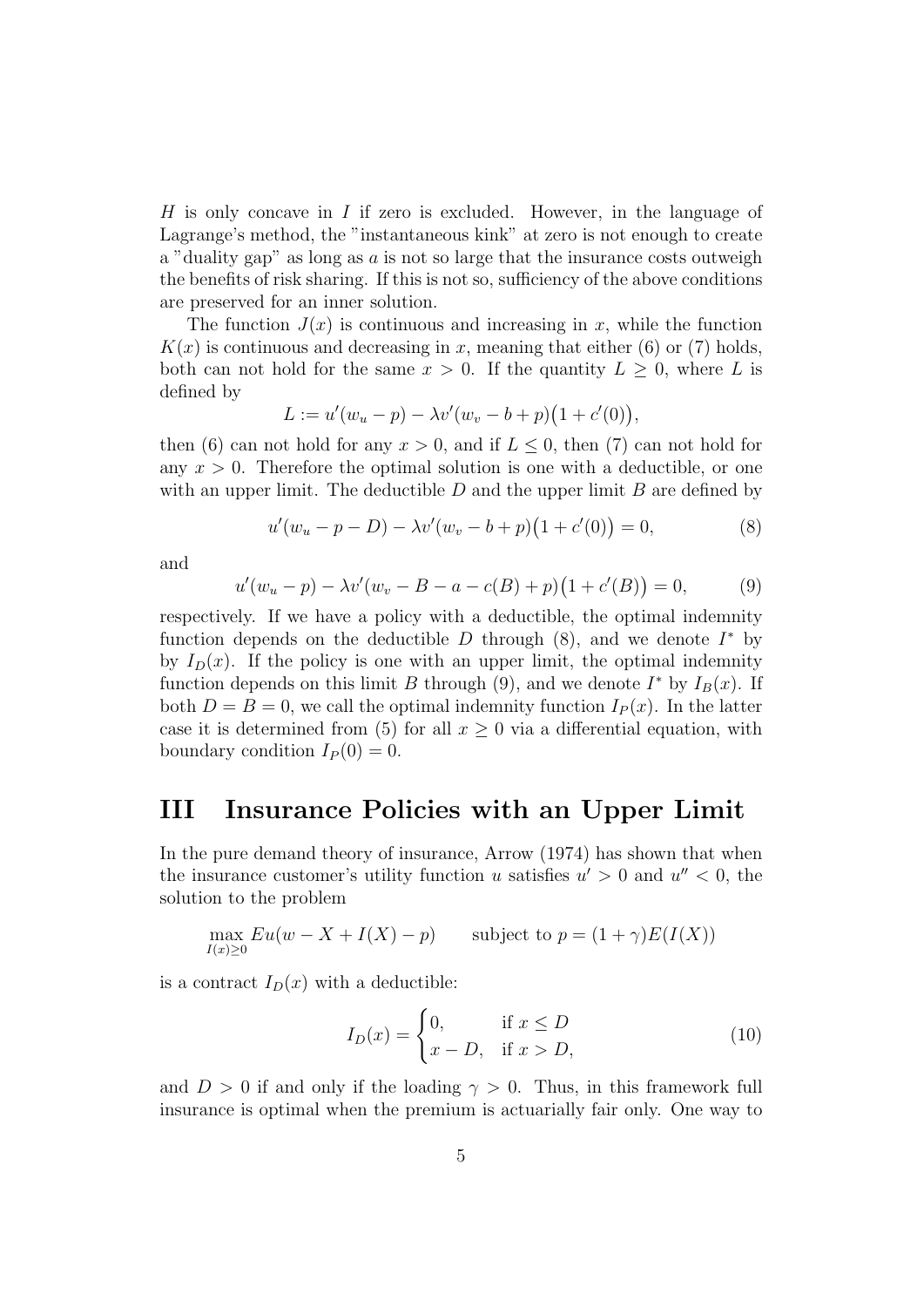demonstrate this is to consider non-decreasing contracts  $I(x) \geq 0$ , and to observe that any deviations from the contract  $I_D$  satisfying  $0 \leq I(x) \leq x$ represent a mean preserving spread in the wealth of the insured, in the sense of Stiglitz and Rothschild (1970). To use this line of proof, it is enough to assume  $u'' \leq 0$ .

The impression from results of this type is that contracts with a deductible are somehow "superior". However, and still in the absence of ex-post costs, by also bringing in the supply side, contracts with a deductible can not be Pareto optimal. Even if the premium  $p$  is actuarially unfair, the Pareto optimal deductible is zero, and if the insurer is risk neutral, full insurance is Pareto optimal. This follows from the following differential equation for the Pareto optimal indemnity function

$$
\frac{\partial I(x)}{\partial x} = \frac{A_u(w_u - x + I(x) - p)}{A_u(w_u - x + I(x) - p) + A_v(w_v - I(x) + p)},\tag{11}
$$

which, together with the boundary condition  $I(0) = 0$  yields a unique solution for each p. When the premium p varies through a suitable range, this generates the Pareto frontier in  $(Eu, Ev)$ -space, since p now takes the role of the Lagrange multiplyer  $\lambda$  of the previous section in this regard. Here the functions  $A_u$  and  $A_v$  are the absolute risk aversions of the insured and the insurer respectively. From (11) we notice that when  $v'' < 0$ , then

$$
0 < I'(x) < x \qquad \text{for all } x \ge 0,\tag{12}
$$

and together with  $I(0) = 0$  and the mean value theorem, it follows that

$$
0 < I(x) < x \qquad \text{for all } x > 0,
$$

verifying that full insurance is not Pareto optimal when both parties are strictly risk averse. Notice that the natural restriction  $0 \leq I(x) \leq x$  is not binding at the optimum for any  $x > 0$ . From this it follows that neither contracts with a deductible, nor contracts with an upper limit are Pareto optimal, since both these contracts would violate the requirement (12) for some x. When the insurer is risk neutral, then  $I(x) = x$  so full insurance is optimal, regardless of the value of  $p$ , actuarially fair or not<sup>1</sup>. One would, however, only expect to observe contracts that are also individually rational for both parties, i.e., contracts that are in the core.

These normative conclusions are in agreement with the observation that consumers show a propensity for low or no deductible insurance policies

<sup>&</sup>lt;sup>1</sup>If  $p \geq (1 + \gamma)EI(X)$  is added as a constraint, e.g., Arrow (1970), a deductible will arise, but this does not really generate Pareto optimal policies.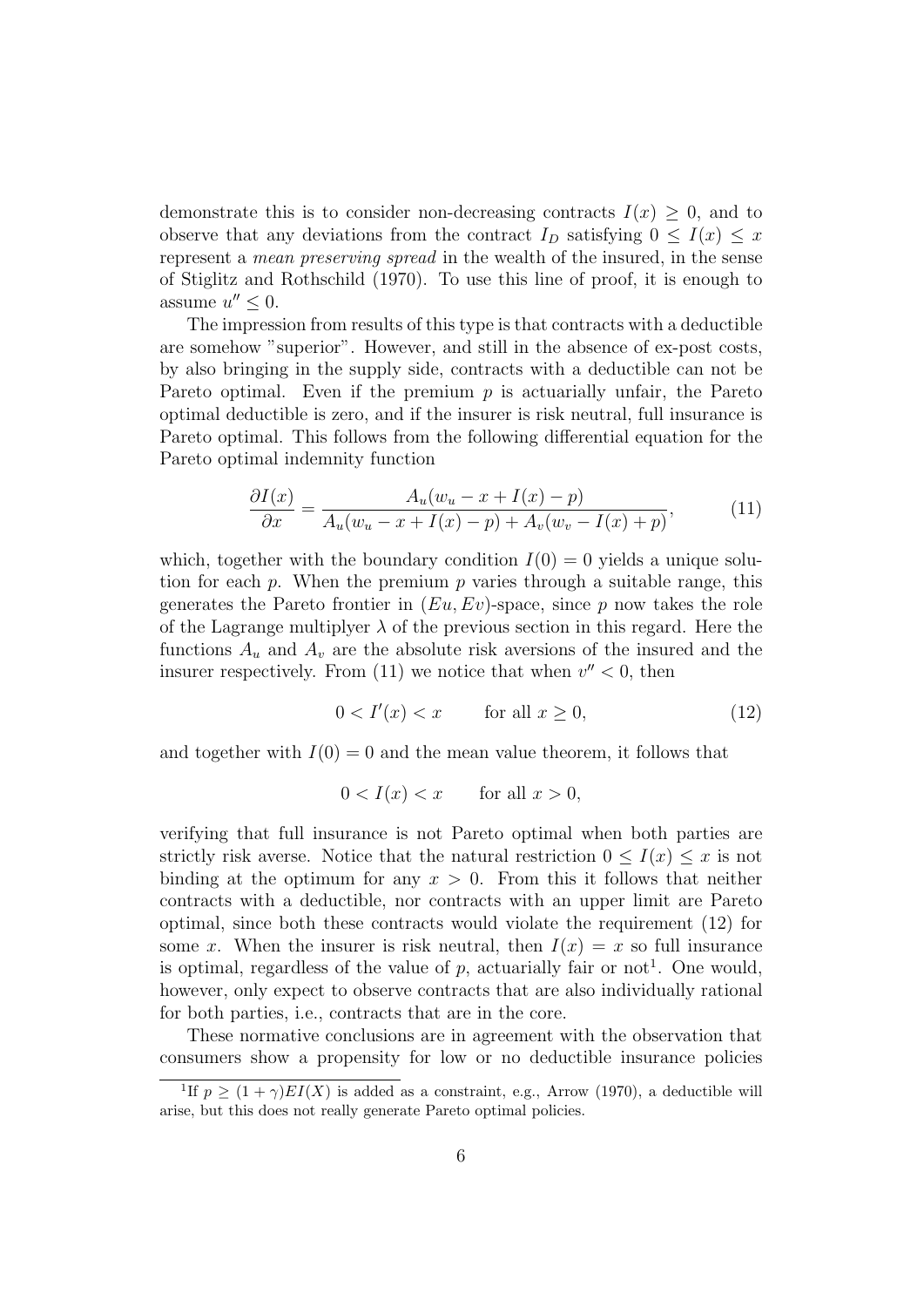against small to moderate risks. Considering auto insurance as a proxy for insurance against such risks, Pashigian, Schkade and Menefee (1966) find that out of a sample, from 1962, of more than 0.8 million insured drivers, 53.8 percent chose the lowest deductible and 45.7 percent chose the next lowest. Cummins and Weisbart (1977) report that a proposal in Pennsylvania to raise the minimum auto insurance deductible from \$ 50 to \$ 100 during the 1970s was ultimately withdrawn after massive consumer outcry, even though such legislation could have saved consumers millions of dollars each year. Similar attitudes to risk are reported in medical insurance, which is another proxy for moderate risks (the U.S. Bureau of Labor Statistics (1999)).

Let us turn to the pure supply-side theory of insurance. Here we consider an insurer with utility function v, where  $v' > 0$  and  $v'' \leq 0$ , and risk-free reserves  $w$ , facing the problem

$$
\max_{I(x)\leq x} Ev(w - I(X) + p) \qquad \text{subject to } p = (1 + \gamma)E(I(X)).\tag{13}
$$

We can then show

**Theorem 1** When the insurer selects to offer insurance contracts  $(I(x), p)$ , the contract  $I^*(x)$  solving (13) is one with an upper limit B:  $I^*(x) = I_B(x)$ where

$$
I_B(x) = \begin{cases} x, & \text{if } x \le B \\ B, & \text{if } x > B. \end{cases}
$$
 (14)

If the loading  $\gamma = 0$  and  $v'' < 0$ , then  $B = 0$ .

<u>Proof.</u> Since  $v' > 0$ , the solution to (13) is the same as the solution to the problem with the inequality constraint  $p \leq (1 + \gamma)E(I(X))$ , because the insurer wants more premiums to less. Using control theory, the Hamiltonian of this latter problem is

$$
\mathcal{H}(I; \lambda) = v(w - I(x) + p) + \lambda((1 + \gamma)I(x) - p))f(x),
$$

where  $\lambda > 0$  is a constant, and the Lagrangian is

$$
\mathcal{L}(I; \mu, \lambda) = \mathcal{H}(I; \lambda) + \mu(x)(x - I(x)),
$$

where  $\mu(x) \geq 0$ ,  $\mu(x) = 0$  if  $I^*(x) < x$ , and  $\mu(x)(x - I^*(x)) = 0$  for all  $x$ , where  $I^*$  denotes the optimal contract. From the maximum principle it follows that the necessary and sufficient first order conditions are found as follows:

$$
\mathcal{H}(I^*; \lambda) \ge \mathcal{H}(I; \lambda) \qquad \text{for all } I \text{ such that } I(x) < x,
$$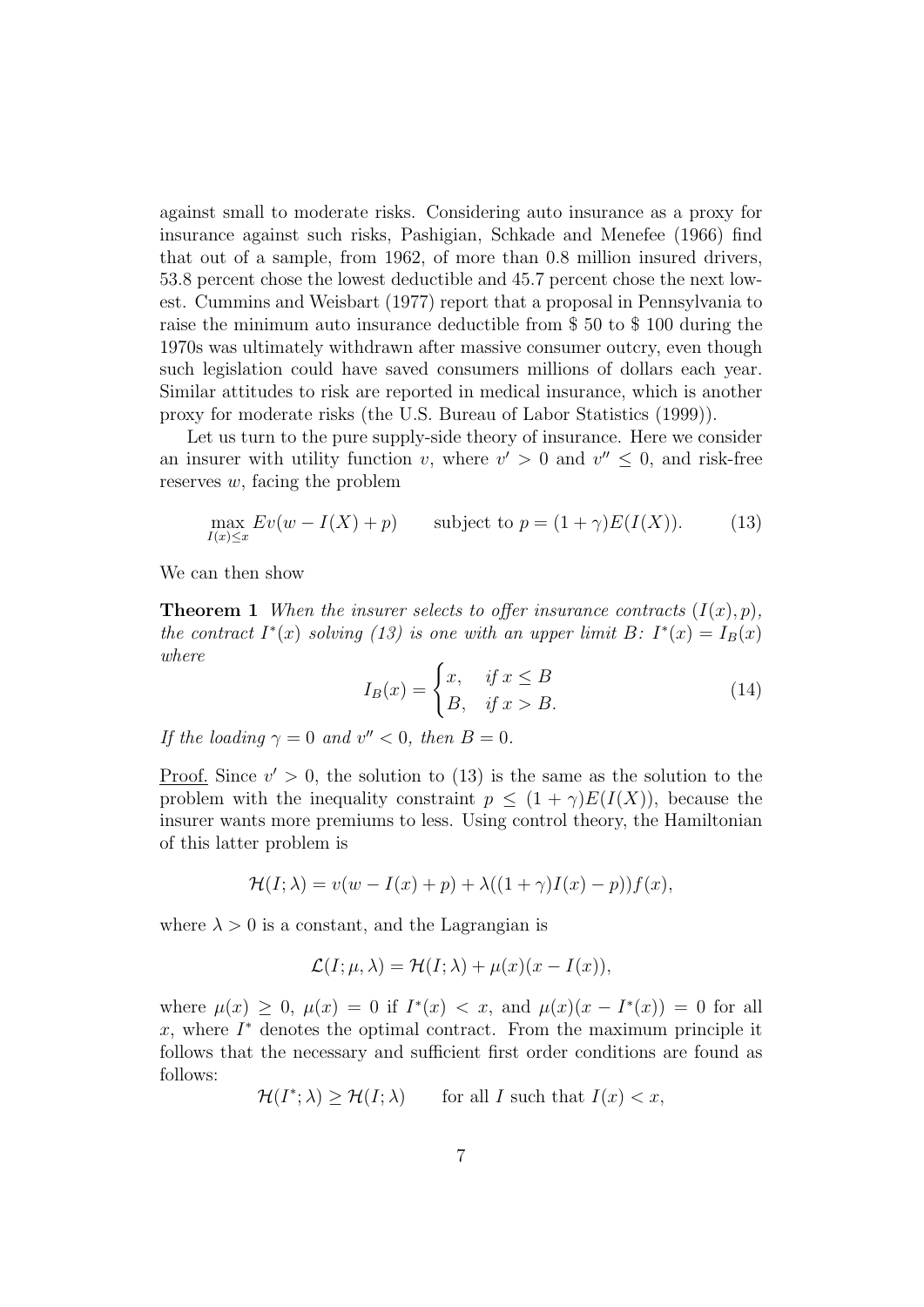which leads to

$$
v'(w - I^*(x) + p) = \lambda(1 + \gamma) \quad \text{when } I^*(x) < x. \tag{15}
$$

Furthermore

$$
\frac{\partial \mathcal{L}(I^*; \mu, \lambda)}{\partial I} = 0 \quad \text{for all } x,
$$

which means that

$$
v'(w - x + p) - \lambda(1 + \gamma) = -\frac{\mu(x)}{f(x)} \le 0 \quad \text{when } I^*(x) = x > 0. \tag{16}
$$

Since the function  $v'(w - x + p)$  is increasing in x, it is clear that there is some  $B \ge 0$  for which  $v'(w - B + p) = \lambda(1 + \gamma)$  and (16) holds true whenever  $x \leq B$ . From (15) it is clear that when  $x > B$  then  $I^*(x) = B$ , from which the contract (14) follows.

If the insurer is strictly risk averse and the premium is actuarially fair, no contract is offered, or  $B = 0$ .  $\Box$ 

We may now go on and find the optimal  $B$  given that the contact is one with an upper bound. We limit ourselves to the following:

**Theorem 2** In the present framework, the optimal upper bound  $B > 0$  if and only if  $\gamma > 0$ .

Proof. We use the notation

$$
g(B) := Ev(w - I_B(X) + p(B)),
$$

where the premium

$$
p(B) = (1+\gamma)EI_B(X) = (1+\gamma)\left(\int_0^B x f(x)dx + BP[X > B]\right),
$$

and  $P[C]$  denotes the probability of the event C. From this we get that

$$
\frac{\partial p(B)}{\partial B} = (1 + \gamma)P[X > B] > 0
$$

so the premium  $p$  is an increasing function of the upper limit  $B$ , as expected. Moreover

$$
\frac{\partial g(B)}{\partial B} = P[X > B] \Big( (1+\gamma) \int_0^M v'(w - I_B(x) + p(B)) f(x) dx - v'(w - B + p(B)) \Big).
$$

The integral can be written

$$
\int_0^B v'(w - x + p(B))f(x)dx + \int_B^M v'(w - B + p(B))f(x)dx,
$$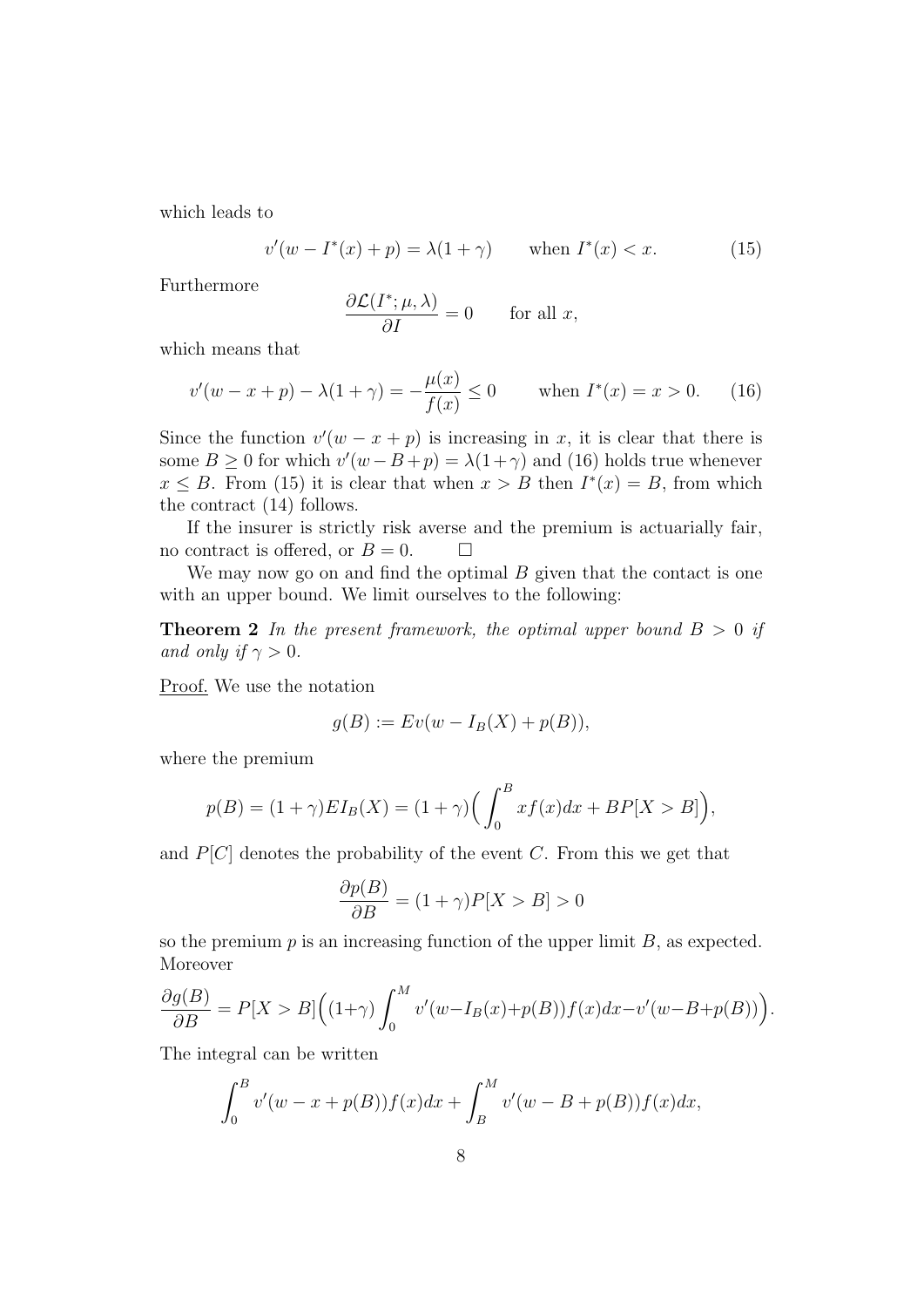and using the mean value theorem for integrals, it follows that

$$
\int_0^B v'(w-x+p(B))f(x)dx = v'(w-\theta+p(B))\int_0^B f(x)dx \quad \text{for some } \theta \in [0, B],
$$
  
while

while

$$
\int_{B}^{M} v'(w - B + p(B)) f(x) dx = v'(w - B + p(B)) P[X > B].
$$

From this we have

$$
\frac{\partial g(B)}{\partial B} = P[X > B] \Big\{ (1+\gamma) \big( v'(w-\theta+p(B))P[X \le B] + v'(w-B+p(B))P[X > B] \big) \\ -v'(w-B+p(B)) \Big\},
$$

and setting  $B$  equal to zero finally gives

$$
\frac{\partial g(B)}{\partial B}|_{B=0} = P[X > 0] \,\gamma \, v'(w + p(0)) > 0 \Leftrightarrow \gamma > 0,
$$

which proves the theorem.  $\Box$ 

In the reinsurance business excess of loss  $(XL)$  contracts are common. These are a combination of contracts with a deductible, and contracts with an upper bound: The ceding company takes part of the risk itself up to a certain value  $D$ , then cedes the remaining risk to a reinsurer, except that there is some upper bound  $B$  beyond which the reinsurer is not responsible. Consider a simple example:

Example 1. An insurer with reserves  $w = 3$  offers insurance against a loss X with probability distribution given in Table 1. Consider a contract with an upper bound  $B = 1$  and loading  $\gamma = 0.1$ . The insurer's wealth  $W_B$  is then  $(2.73; \frac{2}{3}, 3.73; \frac{1}{3})$ . If the insurer instead offers a contract with a deductible D at the same premium as above, then  $D = 0.5$ , and the insurer's wealth  $W_D$ is instead given by the distribution  $(2.33; \frac{1}{3}, 3.23; \frac{1}{3}, 3.73; \frac{1}{3})$ . It is easy to see that the random wealth  $W_D$  is a mean preserving spread of  $W_B$ , so all risk averters will prefer to offer the policy with the upper bound  $B$  to the one with deductible D. Here it is seen that  $W_D = W_B + \varepsilon$  in distribution, where the conditional distribution of  $\varepsilon$  given  $W_B = 2.73$  is  $(-0.5; \frac{1}{2}, 0.5; \frac{1}{2})$ . Since the insurer prefers the certain outcome 2.73 to the lottery  $2.73 + \varepsilon$ , the fact that  $W_B$  is preferred to  $W_D$  actually follows from the substitution axiom.  $\Box$ 

This example indicates that we could have constructed an alternative proof of Theorem 1 by searching among non-decreasing contracts I, and verifying that the associated random wealth  $W_I$  is a mean preserving spread of  $W_B$ . It may be noted that we have also included variable costs in the above example, and the conclusion still holds.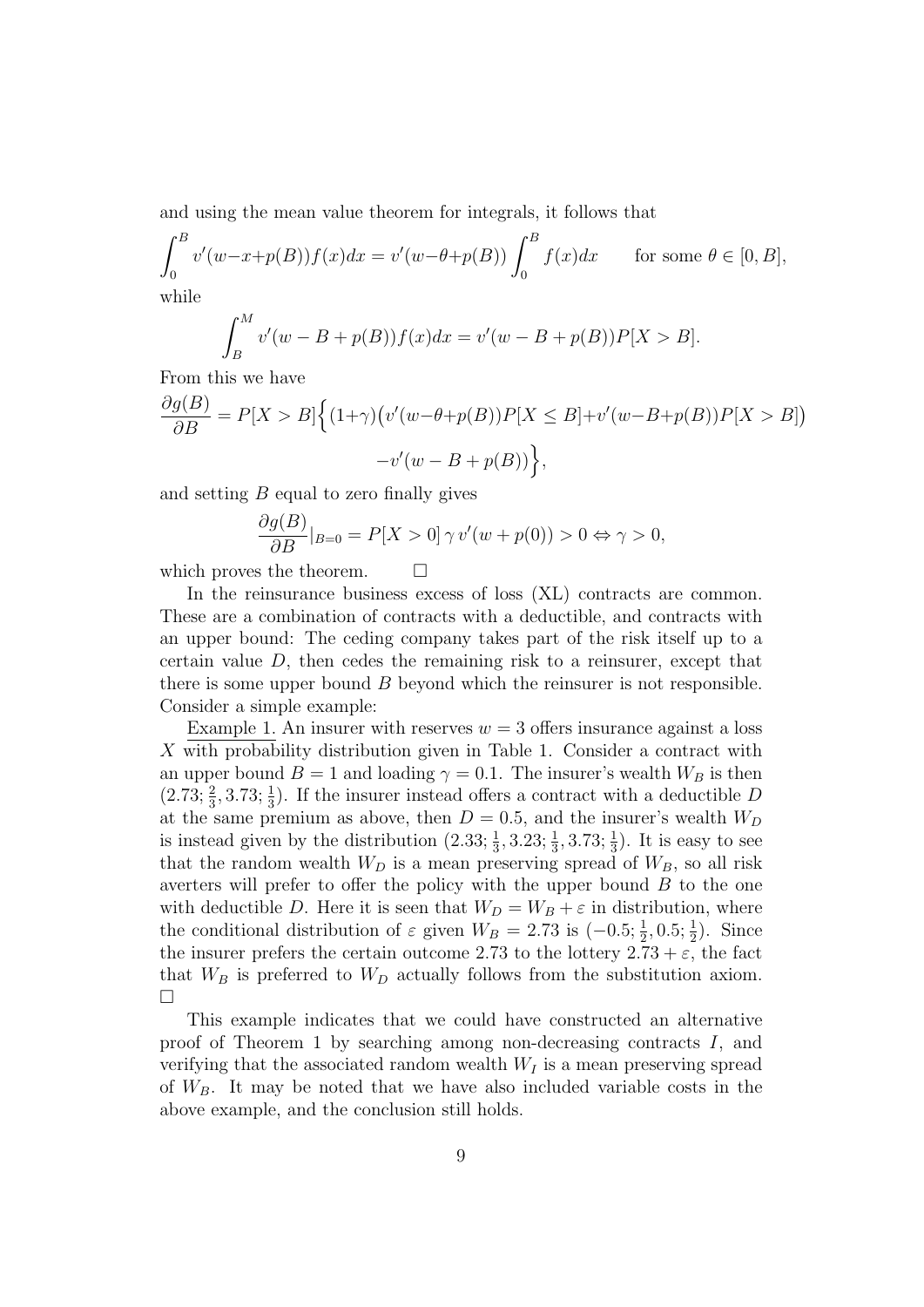

Table 1: Probability distribution of X

#### IV Upper Limit Policies and Insurance Costs

In the previous section we have seen that in the pure theory of insurance supply, policies with an upper limit have a certain optimality property in that the insurer prefers to offer such contracts to all other contracts having the same premium. When the insurance customer is also brought into the model, we have seen that Pareto optimal contracts are not of this type, nor does Pareto optimal contracts contain a deductible.

In the present section we show that in the presence of insurance costs, constrained Pareto optimal contracts do not contain an upper bound. In Theorem 2 of Raviv (1979) this result is proved by comparing the slopes of the indifference curves for the insured and the insurer in  $p, B$  space. In doing so, Raviv employs two different relations for  $\frac{dp}{dB}$  depending upon which indifference curve is held constant. While there can be many different connections between  $p$  and  $B$ , there is only one relation for this derivative for any given  $p, B$ , derived from equation (9). To seek a further relationship for this derivative is accordingly inappropriate.

First notice that with Pareto optimal contracts with an upper limit  $B$ , if they were to exist,  $B$  would not serve as a cap on compensations as in  $(14)$ of Theorem 1. It means that  $I_B(x) := I(x) = x$  when  $x \leq B$ , and is given as a solution to the differential equation

$$
\frac{dI(x)}{dx} = \frac{A_u(W_u)}{A_u(W_u) + A_v(W_v)((1 + c'(I)) + c''(I)/(1 + c'(I))}
$$
(17)

when  $x > B$ , where  $W_u = w_u - x + I_B(x) - p$  and  $W_v = w_v - I_B(x) - p$  $C(I_B(x)) + p$ , which follows from differentiating the first order condition (5) with respect to x. Since  $\frac{dI(x)}{dx} > 0$ , such policies imply risk sharing for losses above the upper limit B.

Next notice that from the relationship (9) we obtain

$$
\frac{dp(B)}{dB} = \frac{A_v(w_v + p - B - a - c(B))(1 + c'(B)) + c''(B)/(1 + c'(B))}{A_u(w_u - p) + A_v(w_v + p - B - a - c(B))} \tag{18}
$$

which shows that  $p(B)$  is an increasing function of B under our assumptions on the variable cost function c.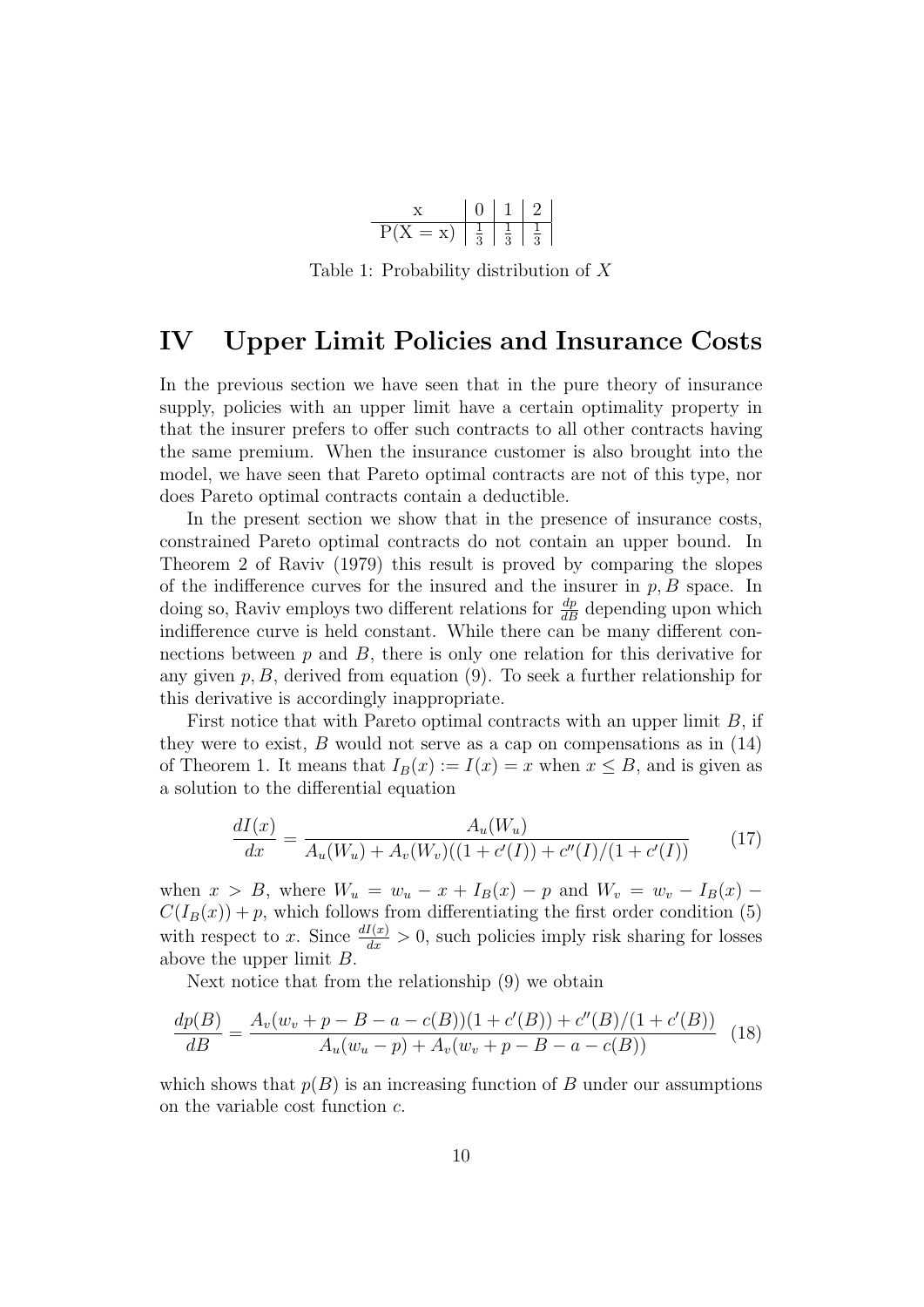The insured's expected utility with an upper limit is denoted by  $\tilde{u}(B)$ and is given by

$$
\tilde{u}(B) = \int_0^B u(w_u - p(B))f(x)dx + \int_B^M u(w_u - x + I_B(x) - p(B))f(x)dx,
$$

and the derivative of this with respect to  $B$  is

$$
\frac{d\tilde{u}(B)}{dB} = -\frac{dp(B)}{dB} \int_0^B u'(w_u - p(B))f(x)dx
$$
  
+ 
$$
\int_B^M u(w_u - x + I_B(x) - p(B))\left(-\frac{dp(B)}{dB} + \frac{\partial I_B(x)}{\partial B}\right)f(x)dx.
$$
 (19)

The insurer's expected utility with an upper limit is

$$
\tilde{v}(B) = \int_0^B v(w_v - x + p(B) - a - c(x)) f(x) dx \n+ \int_B^M v(w_v - I_B(x) - p(B) - a - c(I_B(x))) f(x) dx,
$$

and the derivative with respect to  $B$  is

$$
\frac{d\tilde{v}(B)}{dB} = \frac{dp(B)}{dB} \int_0^B v'(w_v - x + p(B) - a - c(x))f(x)dx
$$

$$
+ \int_B^M v(w_v - I_B(x) + p(B) - a - c(I_C(x))).
$$
\n(20)\n
$$
(\frac{dp(B)}{dB} - \frac{\partial I_B(x)}{\partial B} - c'(I_B(x))\frac{\partial I_B(x)}{\partial B})f(x)dx.
$$

Provided contracts are of the upper upper limit type, problem (4) is completed by solving

$$
\max_{B} (\tilde{u}(B) + \lambda \tilde{v}(B)).
$$
\n(21)

We then have the following

**Theorem 3** If the variable costs c satisfy  $c'(I) > 0$  with positive probability, then the Pareto optimal contracts are not of the upper limit type. If  $c'(I) = 0$ for all I, then  $B = 0$  is the Pareto optimal upper limit.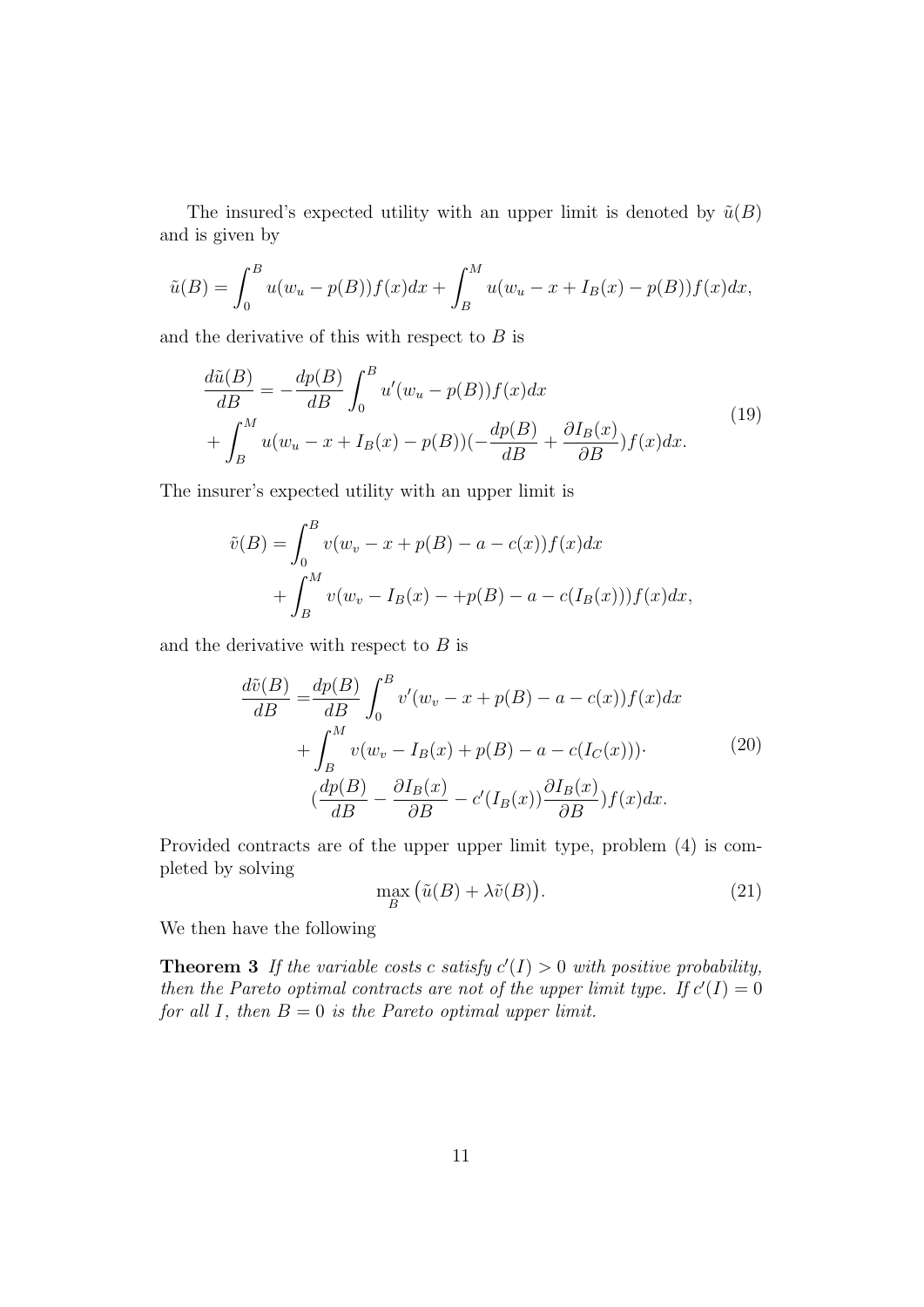Proof. The derivative of the objective function in  $(21)$  with respect to B is

$$
-\frac{dp}{dB} \int_0^B \left[ u'(w_u - p) - \lambda v'(w_v - x + p - a - c(x)) \right] f(x) dx
$$
  
+ 
$$
\int_B^M \left[ u'(w_u - x + I(x) - p) -\lambda v'(w_v - I(x) + p - a - c(I(x)) \right] (1 + c'(I(x))) \frac{\partial I(x)}{\partial B} f(x) dx
$$
  
- 
$$
\frac{dp}{dB} \int_B^M \left[ u'(w_u - x + I(x) - p) -\lambda v'(w_v - I(x) + p - a - c(I(x))) \right] f(x) dx,
$$

which follows from the expressions (19) and (20). Here  $I(x)$  is given by (17). If  $c'(I) > 0$  with positive probability, the second term in square brackets is zero from (5). The third term in square brackets is then strictly positive with positive probability, and since  $\frac{dp(B)}{dB} > 0$ , the third term is strictly negative. The first term in square brackets is greater than or equal to zero from (7), so the first term is smaller than or equal to zero. As a consequence, the derivative of the objective function is strictly negative for all B. Therefore the Pareto optimal contracts can not be of of the upper limit type when  $c'(I) > 0$  with positive probability.

When  $c'(I) = 0$  for all I both the second and the third term in square brackets are zero for all  $B \geq 0$  from (5). The first term is also zero when  $B = 0$ , implying that the Pareto optimal upper limit is  $B = 0$ .

Intuitively, an increase in B from zero has the effect of increasing insurance coverage for all losses which, in turn, increases the dead-weight loss due to increased insurance costs and therefore is suboptimal.

## V Pareto Optimal Deductibles in the Presence of Costs

When there are no ex-post costs, we know from Section III that Pareto optimal contracts have no deductibles. From Raviv (1979) and Blazenko (1985) we know that when there are variable costs  $c(I)$ , then the Pareo optimal deductible is zero if and only if  $c'(I) = 0$  for all I.

In this section we show that when the cost function is given by  $(1)$ , then we need to add to this that  $a = 0$  as well. So for example, when  $a > 0$ and  $c'(I) = 0$  for all I there is a non-zero deductible  $D > 0$ . As we have argued in the introduction, this term really captures the essence of costs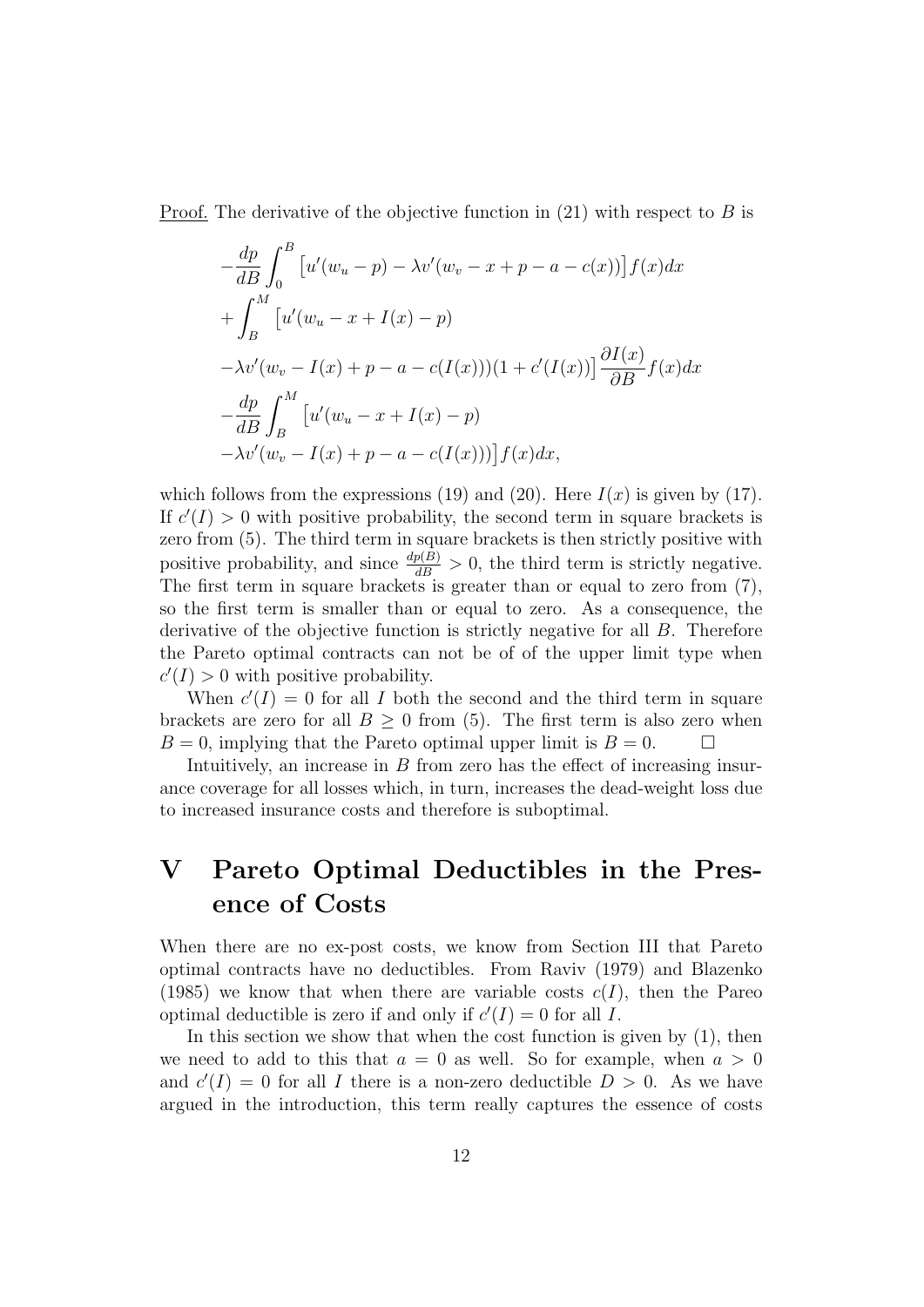in the household insurance business, and it is rather intuitive that optimal contracts entail deductibles in this situation.

We proceed as follows: First notice that from the relationship (8) we obtain

$$
\frac{dp(D)}{dD} = -\frac{A_u(w_u - p - D)}{A_u(w_u - p - D) + A_v(w_v + p - b)}\tag{22}
$$

which shows that  $p(D)$  is a decreasing function of D, as expected. The insured's expected utility with deductible D is denoted by  $\bar{u}(D)$  and is given by

$$
\bar{u}(D) = \int_0^D u(w_u) - x - p(D)f(x)dx + \int_D^M u(w_u - x + I_D(x) - p(D))f(x)dx,
$$

and the derivative of this with respect to  $D$  is

$$
\frac{d\bar{u}(D)}{dD} = -\frac{dp(D)}{dD} \int_0^D u'(w_u - x - p(D))f(x)dx
$$
  
+ 
$$
\int_D^M u(w_u - x + I_D(x) - p(D))(-\frac{dp(D)}{dD} + \frac{\partial I_D(x)}{\partial D})f(x)dx.
$$
 (23)

The insurer's expected utility with a deductible is

$$
\bar{v}(D) = \int_0^D v(w_v + p(D) - c(0))f(x)dx \n+ \int_D^M v(w_v - I_D(x) + p(D) - C(I_D(x)))f(x)dx,
$$

and the derivative with respect to  $D$  is

$$
\frac{d\bar{v}(D)}{dD} = \frac{dp(D)}{dD} \int_0^D v'(w_v + p(D) - c(0)) f(x) dx \n+ \int_D^M v(w_v - I_D(x) + p(D) - a - c(I_D(x))).
$$
\n(24)\n
$$
(\frac{dp(D)}{dD} - \frac{\partial I_D(x)}{\partial D} - c'(I_D(x)) \frac{\partial I_D(x)}{\partial D}) f(x) dx \n+ v(w_v + p(D) - c(0)) f(D) - v(w_v + p(D) - a - c(0)) f(D).
$$

Provided Pareto optimal contracts contain a non-negative deductible, problem (4) is completed by solving

$$
\max_{D} (\bar{u}(D) + \lambda \bar{v}(D)). \tag{25}
$$

We then have the following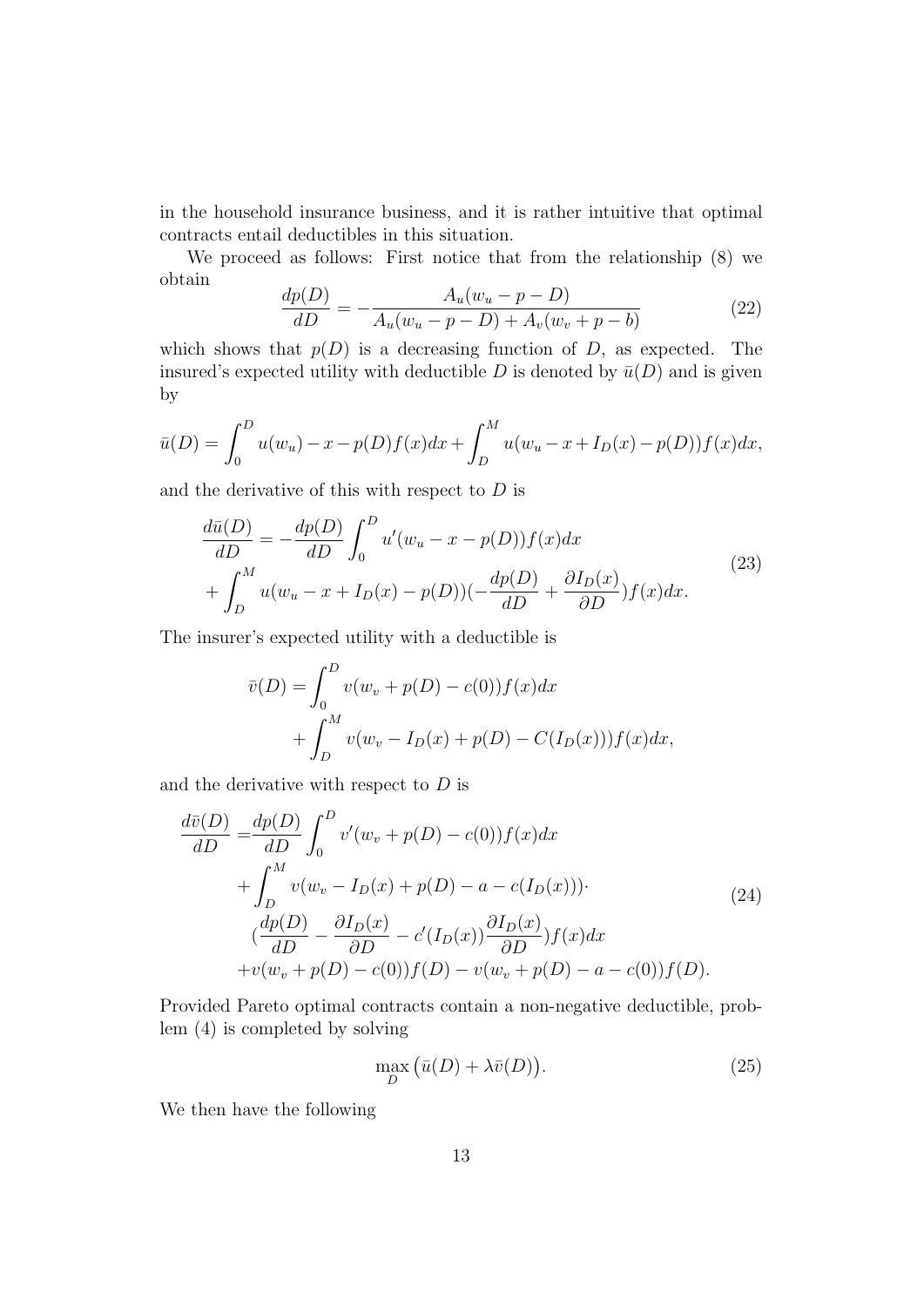Theorem 4 A necessary and sufficient condition for the Pareto optimal deductible D to be equal to zero is  $c'(I) = 0$  for all I and  $a = 0$ .

Proof. The derivative of the objective function in (25) evaluated at  $D = 0$  is

$$
-\frac{dp(0)}{dD} \int_0^M \left[ u'(w_u - x + I_D(x) - p) -\lambda v'(w_v - I_D(x) + p - a - c(I_D(x))) \right] f(x) dx
$$
  
+ 
$$
\int_0^M \left[ u'(w_u - x + I_D(x) - p) -\lambda v'(w_v - I_D(x) + p - a - c(I_D(x)) \right] (1 + c'(I_D(x))) \right] \frac{\partial I_D(x)}{\partial D} f(x) dx
$$
  
+ 
$$
v(w_v + p(0) - c(0)) f(0) - v(w_v + p(0) - a - c(0)) f(0),
$$

which follows from the expressions (23) and (24). Here  $I_D(x)$  is given by (17). If  $c'(I) > 0$  with positive probability, the second term in square brackets is zero from (5). The first term in square brackets is then strictly positive with positive probability, and since  $\frac{dp(0)}{dD} < 0$ , the first term is strictly positive. The last term is greater than or equal to zero if  $a \geq 0$ , since v is increasing. As a consequence, the derivative of the objective function is strictly positive evaluated at  $D = 0$ . Therefore the Pareto optimal deductible is not zero.

When  $c'(I) = 0$  for all I both the first and the second term in square brackets are zero, from (5), and the last term is zero only if  $a = 0$ . In this case the Pareto optimal deductible is zero. If  $a > 0$  the Pareto optimal deductible is not zero.

When evaluating the derivative of the objective function at any  $D$ , the additional term to the above expression is

$$
-\frac{dp(D)}{dD}\int_0^D \left[u'(w_u - x - p) - \lambda v'(w_v + p - b))\right]f(x)dx
$$

which may be negative from (6) depending on the cost function (e.g.,  $c'(0)$ ) 0). Thus, unlike the situation with an upper limit, this derivative may change sign. If the objective is maximized at  $D = M$  the costs of claim settlement overwhelm the advantages of risk sharing.

### VI Conclusions

When there are no ex-post costs, the pure theory of insurance demand implies that contracts with a deductible are preferred by the insured among contracts with the same premium. In the pure theory of insurance supply we have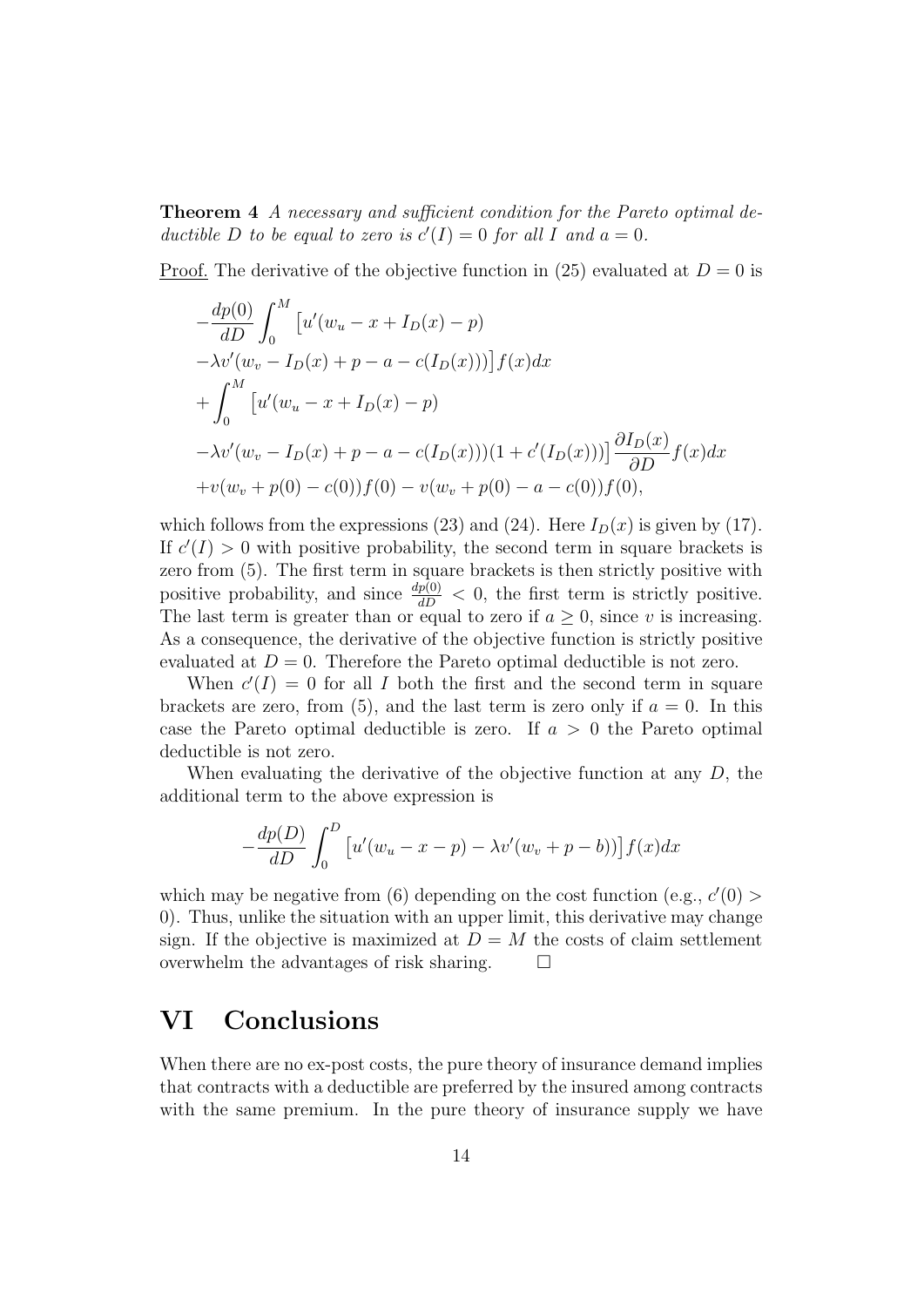demonstrated that insurers prefer to offer contracts with an upper bound to any other contract with the same premium. When Pareto optimal contracts are considered, on the other hand, neither of these contract forms are optimal.

When there are ex-post costs, it is still the case that policies with an upper limit are not part of the solution. When there are fixed costs triggered whenever a claim is made, deductibles appear in the Pareto optimal policies even if there are no variable costs. When there are no such fixed costs, a deductible arises whenever the costs are variable.

#### References

- [1] Aase, K. K. (2008). "Optimal Risk-Sharing and Deductibles in Insurance." In Encyclopedia of Quantitative Risk Assessment and Analysis, 1230-1236. Melnick, E., and Everitt, B. (eds). John Wiley & Sons Ltd, Chichester, UK.
- [2] Aase, K. K. (2004). "Optimal Risk Sharing." In Enclycopedia of Actuarial Science, J. L. Teugels and B. Sundt (eds.), Vol. 2, 676-685. Wiley, Chichester, England, 2004
- [3] Aase, K. K. (2002). "Perspectives of Risk Sharing." Scand. Actuarial J. 2, 73-128.
- [4] Arrow, K. J. (1970). "Essays in the Theory of risk Bearing". North-Holland; Amsterdam, London.
- [5] Arrow, K. J. (1974). "Optimal Insurance and Generalized Deductibles." Skandinavisk Aktuarietidsskrift, 1-42.
- [6] Blazenko, G. (1985). "The Design of an Optimal Insurance Policy: Note." The American Economic Review 75, 1, 253-255.
- [7] Borch, K. H. (1960a). "The Safety Loading of Reinsurance Premiums." Skandinavisk Aktuarietidsskrift, 163-184.
- [8] Borch, K. H. (1960b). "Reciprocal Reinsurance Treaties." ASTIN Bulletin, Volume I, 170-191.
- [9] Borch, K. H. (1990). "Economics of Insurance." Edited and completed after Borch's death by A. Sandmo and K. K. Aase. North Holland. Amsterdam, New York, Oxford, Tokyo.